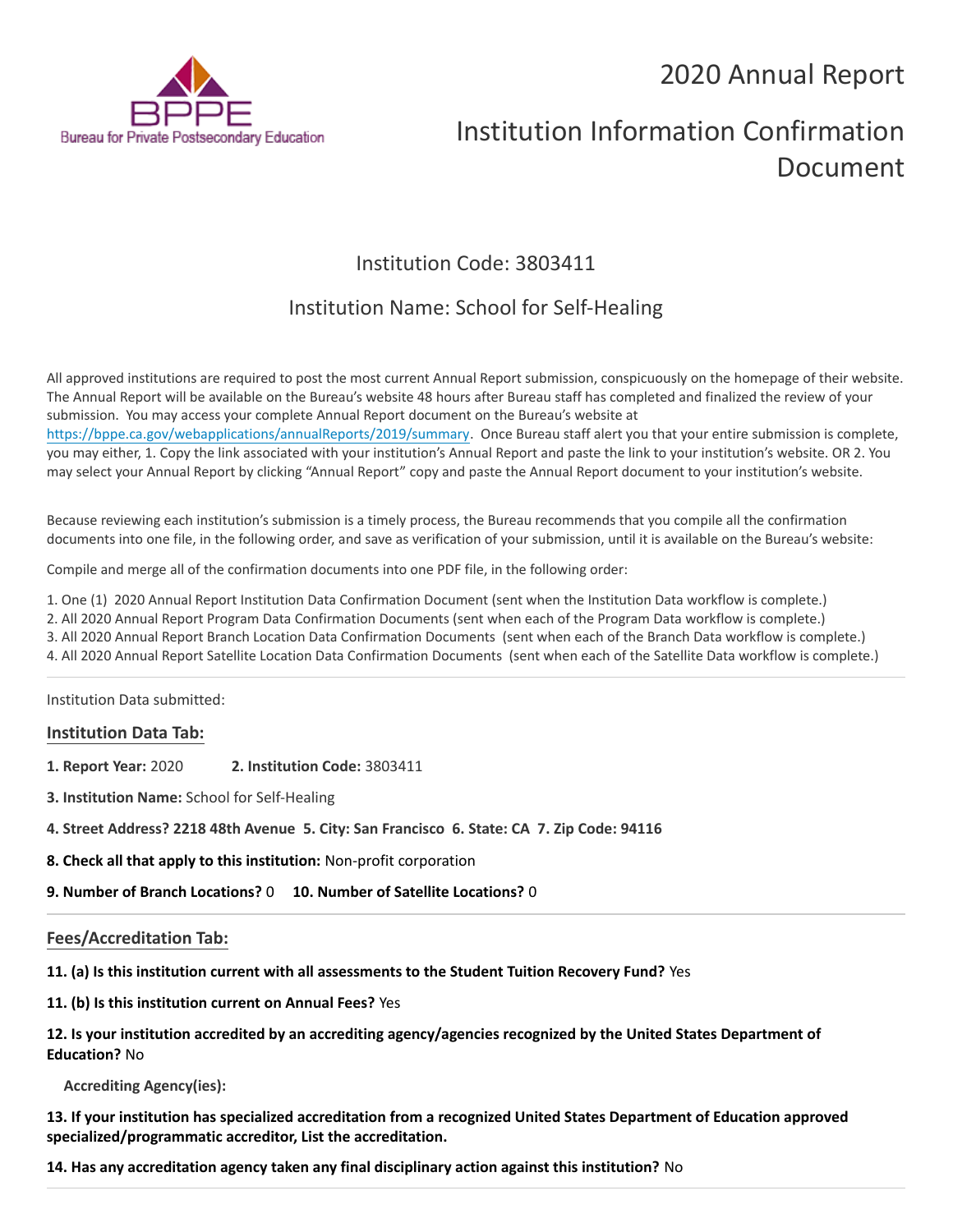## **Financial Tab:**

#### **15. Does your institution participate in federal financial aid programs under Title IV of the Federal Higher Education Act? No**

What is the total amount of Title IV funds received by your institution in this Reporting Year?

#### **16. Does your institution participate in veterans' financial aid education programs?** No

What is the total amount of veterans' financial aid funds received by your institution in this Reporting Year?

#### **17. Does your institution participate in the Cal Grant program?** No

What is the total amount of Cal Grant funds received by your institution in this Reporting Year?

#### **18. Is your institution on the California's Eligible Training Provider List (ETPL)?** No

#### **19. Is your institution receiving funds from the Workforce Innovation and Opportunity Act (WIOA) Program?** No

**20. Does your Institution participate in, or offer, any other state or federal government financial aid programs? (i.e., vocational rehab…)** : No

If yes, please provide the name of the financial aid program.

What is the total amount of any other state of federal funds received by your institution in the reporting year? \$0.00

#### **21. The percentage of institutional income that was derived from public funding.** 0

**22. Does your Institution participate in, or offer any non-government financial aid programs? (i.e., private grants/loans, institutional grants/loans) : No**

**23. The percentage of institutional income in the reporting year derived from any non-government financial aid. : 0**

**24. Enter the most recent three-year cohort default rate reported by the U.S. Department of Education for this institution, if applicable.: 0**

**25. Provide the percentage of the students who attended this institution during this Reporting Year who received federal student loans to help pay their cost of education at the school.: 0**

**26. Provide the average amount of federal student loan debt of graduates who took out federal student loans at this institution. : \$0.00**

### **Offerings Tab:**

- **27. Total number of students enrolled at this institution?** 0
- **28. Number of Doctorate Degree Programs Offered?** 0
- **29. Number of Students enrolled in Doctorate programs at this institution?** 0
- **30. Number of Master Degree Programs Offered?** 0
- **31. Number of Students enrolled in Master programs at this institution?** 0
- **32. Number of Bachelor Degree Programs Offered?** 0
- **33. Number of Students enrolled in Bachelor programs at this institution?** 0
- **34. Number of Associate Degree Programs Offered?** 0
- **35. Number of Students enrolled in associate programs at this institution?** 0
- **36. Number of Diploma or Certificate Programs Offered?** 0
- **37. Number of Students enrolled in diploma or certificate programs at this institution? 0**